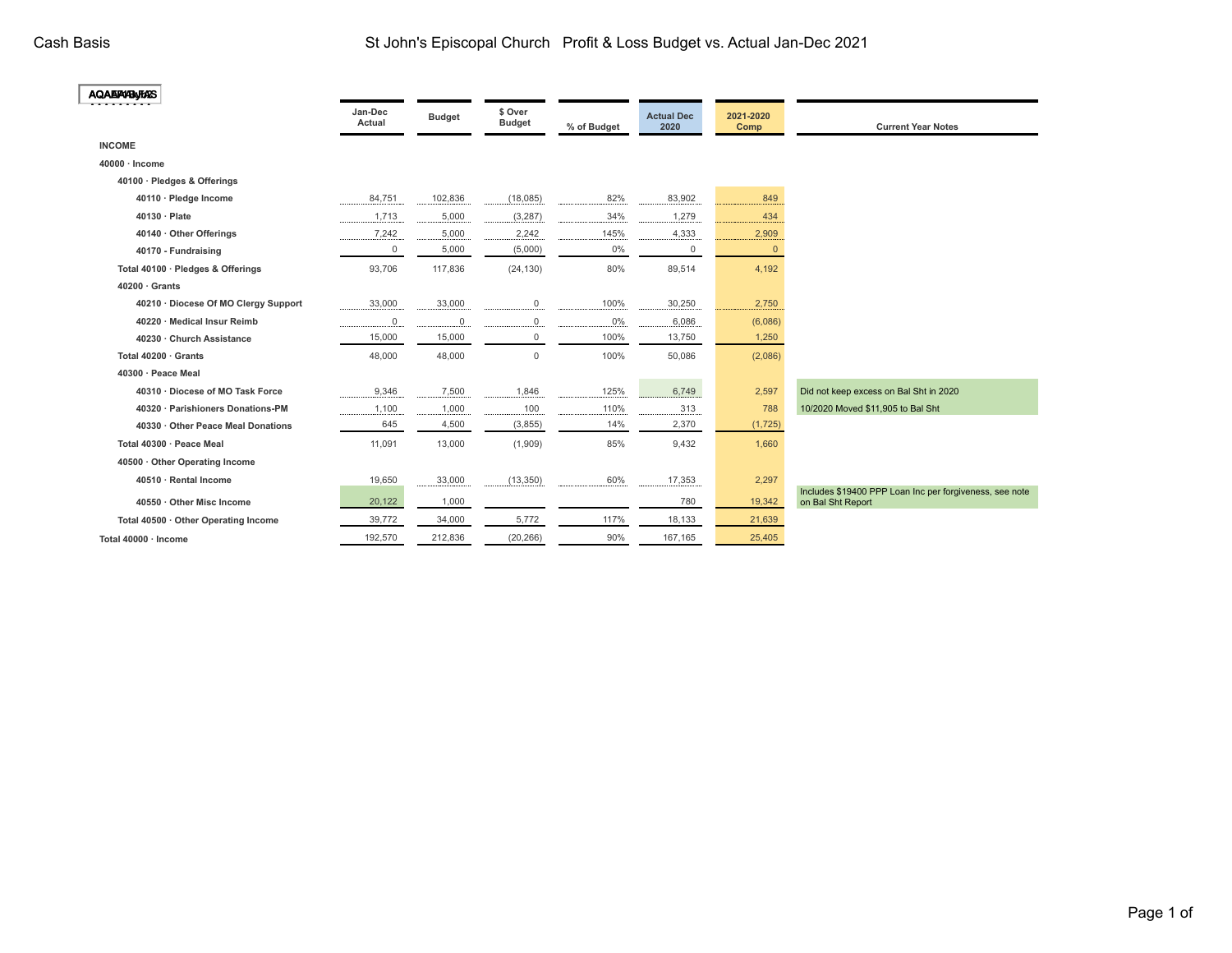$\sim$ 

- -

÷,  $\sim$ 

| <b>EXPENSE</b>                         |                |                |                     |       |                 |                |
|----------------------------------------|----------------|----------------|---------------------|-------|-----------------|----------------|
| 60000 · Program Expenses               |                |                |                     |       |                 |                |
| 60100 · Clergy Expense                 |                |                |                     |       |                 |                |
| 60110 · Clergy Salary                  | 12,195         | 40,491         | (28, 296)           | 30%   | $\overline{0}$  | 12,195         |
| 60115 - Assist Clergy                  | $\overline{0}$ | 13,753         |                     |       | $\underline{0}$ | $\overline{0}$ |
| 60120 · Clergy Med Insurance           | 995            | $\overline{0}$ | 995                 | 100%  | 3,016           | (2,021)        |
| 60130 · Clergy Pension                 | 2,278          | 9,764          | (7, 486)            | 23%   | $\mathbf 0$     | 2,278          |
| 60140 · Clergy Life Insurance          | 81             | $\mathsf 0$    | 81                  | 100%  | 27              | 54             |
| 60150 · Clergy Continuing Ed           | $\overline{0}$ | 611            | (611)               | $0\%$ | $\overline{0}$  | $\overline{0}$ |
| 60160 · Clergy Mileage Reimb           | $\overline{0}$ | 442            | (442)               | 0%    | $\overline{0}$  | $\overline{0}$ |
| 60170 · Clergy Expense acct            | $\mathbf 0$    |                | $\mathsf{O}\xspace$ | $0\%$ | 50              | (50)           |
| 60180 · Clergy Discretionary Fund      | $\Omega$       | $\overline{0}$ | $\overline{0}$      | $0\%$ | $\overline{0}$  | $\pmb{0}$      |
| 60190 · Supply Clergy                  | 21,920         | $\mathbf 0$    | 21,920              | 100%  | 30,216          | (8, 296)       |
| Total 60100 · Clergy Expense           | 37,469         | 65,061         | (27, 592)           | 58%   | 33,309          | 4,160          |
| 60200 · Personnel - Non Clergy         |                |                |                     |       |                 |                |
| 60210 · Parish Administrator           | 12,945         | 12,000         | 945                 | 108%  | 7,590           | 5,355          |
| 60220 · Director of Music              | 14,000         | 14,000         | $\mathbf 0$         | 100%  | 10,438          | 3,562          |
| 60240 · Childcare Providers            | 0              | 3,000          | (3,000)             | 0%    | 930             | (930)          |
| 60250 - Sexton                         | 287            | 6,500          | (6, 213)            | 4%    | 6,000           | (5,713)        |
| 60260 · Bookkeeper                     | 3,090          | 4,500          | (1, 410)            | 69%   | 4,305           | (1, 215)       |
| Total 60200 · Personnel - Non Clergy   | 30,322         | 40,000         | (9,678)             | 76%   | 29,263          | 1,059          |
| 60300 Other Personnel Expenses         |                |                |                     |       |                 |                |
| 60310 · Payroll Taxes                  | 2,034          | 0              | 2,034               | 100%  | 2,709           | (675)          |
| 60320 · Personnel Screening            | $\mathbf 0$    | $\mathsf 0$    | $\mathsf{O}\xspace$ | $0\%$ | 75              | (75)           |
| 60330 · Workers Comp Insurance         | 421            | 0              | 421                 | 100%  | 424             | (3)            |
| 60340 · Payroll Service                | 850            | $\mathbf 0$    | 850                 | 100%  | 979             | (129)          |
| Total 60300 · Other Personnel Expenses | 3,306          | 4,000          | (694)               | 83%   | 4,187           | (881)          |
| $60400 \cdot Diocese$                  |                |                |                     |       |                 |                |
| 60410 · Diocesan Pledge                | 12,000         | 12,000         | 0                   | 100%  | 4,500           | 7,500          |
| 60420 · White Loan                     | 4,111          | 5,000          | (889)               | 82%   | 3,222           | 889            |
| 60400 · Diocese - Other                | 0              | $\mathbf 0$    | 0                   | 0%    | 0               | $\overline{0}$ |
| Total 60400 · Diocese                  | 16.111         | 17,000         | (889)               | 95%   | 7,722           | 8,389          |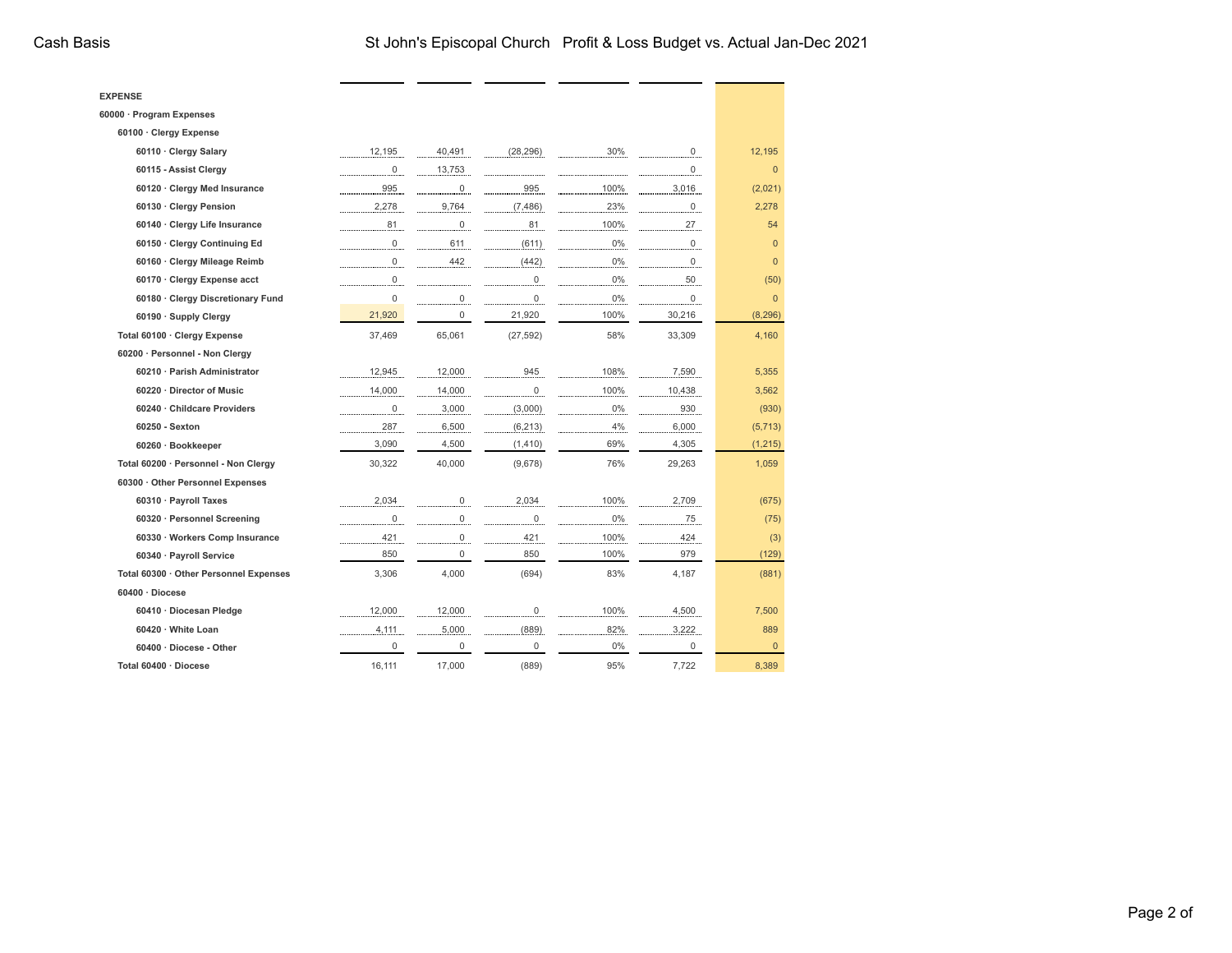| 60500 · Worship Expenses                   |                     |                |             |       |        |             |
|--------------------------------------------|---------------------|----------------|-------------|-------|--------|-------------|
| 60510 · Liturgy & Worship Supplies         | 1,071               | 3,750          | (2,679)     | 29%   | 1,390  | (319)       |
| $60520 \cdot$ Musicians                    | 975                 | 0              | 975         | 100%  | 125    | 850         |
| 60530 · Music Supplies                     | 610                 | $\mathsf 0$    | 610         | 100%  | 977    | (367)       |
| 60540 · Organ / Piano Maitenance           | 200                 | 0              | 200         | 100%  | 0      | 200         |
| Total 60500 · Worship Expenses             | 2,856               | 3,750          | (894)       | 76%   | 2,492  | 364         |
| 60600 · Christian Education                |                     |                |             |       |        |             |
| 60630 · Publications & Subscriptions       | 442                 | 0              | 442         | 100%  | 215    | 227         |
| 60610 · Adult Christian Education          | 0                   | 0              | 0           | 0%    | 240    | (240)       |
| 60620 · Children's Christian Education     | $\mathbf 0$         | 0              | $\mathbf 0$ | 0%    | 0      | $\mathbf 0$ |
| Total 60600 · Christian Education          | 442                 | 1,000          | (558)       | 44%   | 455    | (13)        |
| 60700 · Hospitality Expense                |                     |                |             |       |        |             |
| 60710 · Parish Life Events                 | 719                 | 0              | 719         | 100%  | 0      | 719         |
| 60720 · Food for Meetings                  | 100                 | 0              | 100         | 100%  | 284    | (184)       |
| 60730 · Vestry Retreat                     | 239                 | 0              | 239         | 100%  | 376    | (137)       |
| $60740 \cdot$ Gifts                        | 461                 | $\Omega$       | 461         | 100%  | 0      | 461         |
| 60750 · Conventions & Meetings             | 250                 | 0              | 250         | 100%  | 350    | (100)       |
| Total 60700 · Hospitality Expense          | 1,770               | 2,000          | (230)       | 88%   | 1,010  | 760         |
| 60800 · Outreach Expense                   |                     |                |             |       |        |             |
| 60810 · Peace Meal                         | 11,091              | 13,000         | (1,909)     | 85%   | 9,431  | 1,660       |
| Total 60800 · Outreach Expense             | 11.091              | 13.000         | (1,909)     | 85%   | 9.431  | 1,660       |
| 60900 · Communication-Office Expense       |                     |                |             |       |        |             |
| 60910 · Printing & Copying                 | 5,821               | 0              | 5,821       | 100%  | 4,175  | 1,646       |
| 60920 · Office Supplies                    | 2,976               | 0              | 2,976       | 100%  | 2,884  | 92          |
| 60930 · Office Equipment                   | 302                 | 0              | 302         | 100%  | 1,250  | (948)       |
| 60940 · Advertising                        | 100                 | $\overline{0}$ | 100         | 100%  | 0      | 100         |
| 60950 · Postage & Delivery                 | 224                 | $\overline{0}$ | 224         | 100%  | 241    | (17)        |
| 60960 · Telephone & WIFI                   | 5,647               | $\mathsf 0$    | 5,647       | 100%  | 2,172  | 3,475       |
| 60970 · Website                            | $\mathsf{O}\xspace$ | $\Omega$       | 0           | $0\%$ | 576    | (576)       |
| 60980 · Software                           | 284                 | $\overline{0}$ | 284         | 100%  | 352    | (68)        |
| 60990 · Dues & memberships                 | 250                 | 0              | 250         | 100%  | 420    | (170)       |
| Total 60900 · Communication-Office Expense | 15,604              | 15,000         | 604         | 104%  | 12,070 | 3,534       |
| Total 60000 · Program Expenses             | 118,970             | 160,811        | (41, 841)   | 74%   | 99,939 | 19,031      |
|                                            |                     |                |             |       |        |             |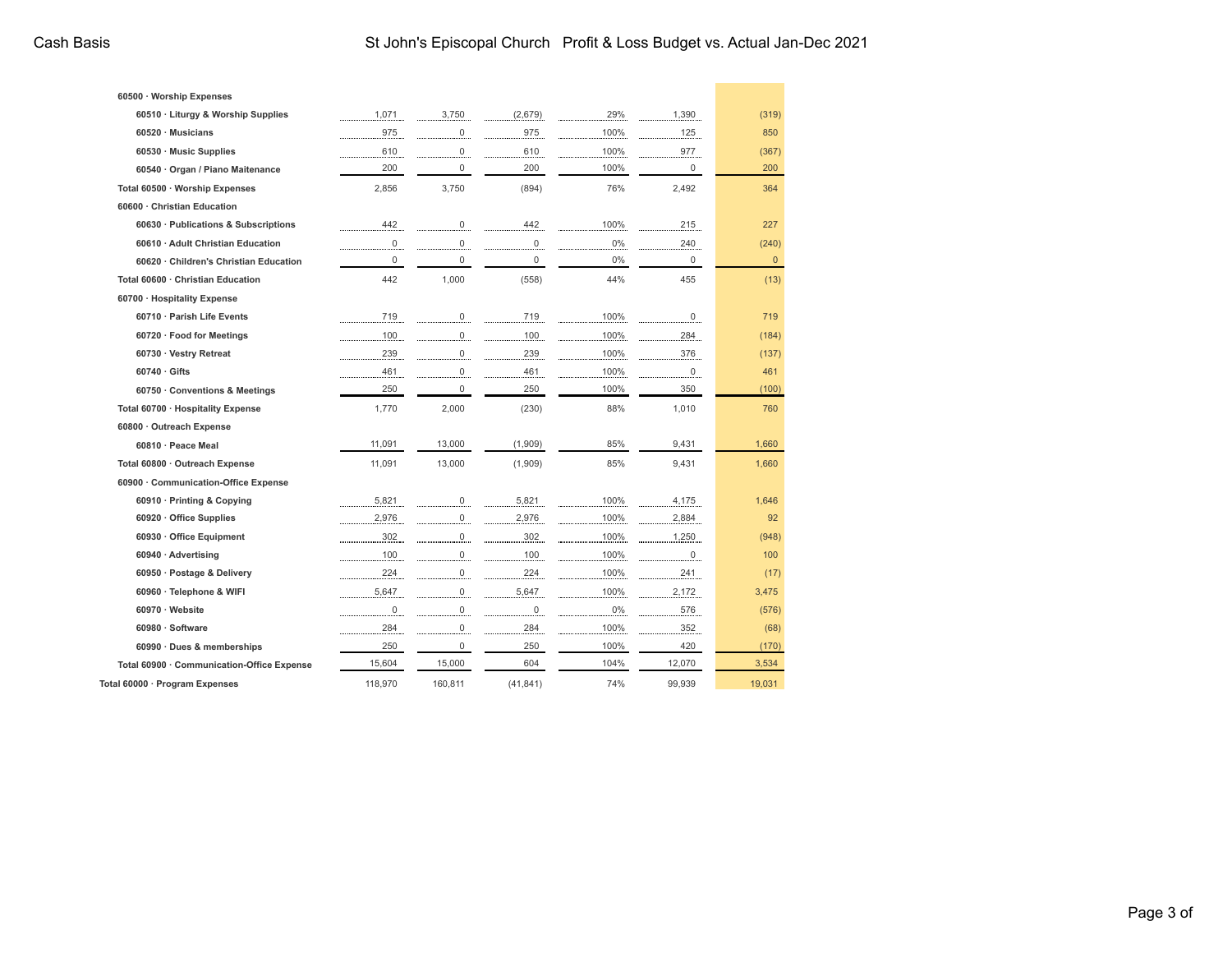| 70000 · Building and Property Security<br>70100 · Building & Grounds Maintenance |                     |                    |           |           |                    |                         |
|----------------------------------------------------------------------------------|---------------------|--------------------|-----------|-----------|--------------------|-------------------------|
|                                                                                  |                     | 4,500              |           |           |                    |                         |
| 70110 · General Plant Upkeep<br>70120 · Rental Maintenance                       | 32,056              |                    | 27,556    | 712%      | 8,596              | 23,460                  |
|                                                                                  | $\mathsf 0$         | $\mathsf 0$        | 0         | 0%        | $\mathbf 0$        | $\mathbf{0}$            |
| 70130 · Kitchen Renovation                                                       | $\mathsf{O}\xspace$ | $\mathsf 0$        | 0         | $0\%$     | $\mathbf 0$        | $\mathbf{0}$            |
| 70140 · Cleaning Service                                                         | 7,110               | 5,000              | 2,110     | 142%      | 7,920              | (810)                   |
| 70150 · Janitorial Supplies                                                      | 380<br>$\mathbf{0}$ | 400<br>$\mathbf 0$ | (20)<br>0 | 95%<br>0% | 595<br>$\mathbf 0$ | (215)<br>$\overline{0}$ |
| 70160 · Snow Removal                                                             |                     |                    |           |           |                    |                         |
| Total 70100 · Building & Grounds Maintenance                                     | 39,545              | 9,900              | 29,645    | 399%      | 17,111             | 22,434                  |
| 70200 · Occupancy Expenese                                                       |                     |                    |           |           |                    |                         |
| 70210 Gas                                                                        |                     |                    |           |           |                    |                         |
| 702101 · Spire - 288548                                                          | 1,286               | $\overline{0}$     |           |           | 949                | 337                     |
| 702102 · Spire - 188548                                                          | 2,475               | $\overline{0}$     |           |           | 2,346              | 129                     |
| 702103 · Gas - 088548                                                            | 534                 | $\overline{0}$     |           |           | 1,139              | (605)                   |
| $70210 \cdot Gas$ - Other                                                        | $\mathsf{O}\xspace$ | 0                  | 0         | $0\%$     | $\mathsf 0$        | $\mathbf 0$             |
| Total 70210 · Gas                                                                | 4,294               | 6,500              | (2, 206)  | 66%       | 4,434              | (140)                   |
| 70220 · Electricity                                                              |                     |                    |           |           |                    |                         |
| 702201 · Electricity 4110                                                        | 3,177               | 0                  |           |           | 1,248              | 1,929                   |
| 702202 · Electicity - 4119                                                       | 2,320               | 0                  |           |           | 2,741              | (421)                   |
| 70220 · Electricity - Other                                                      | $\mathsf{O}\xspace$ | 0                  | 0         | $0\%$     | $\mathsf 0$        | $\mathsf 0$             |
| Total 70220 · Electricity                                                        | 5,496               | 4,000              | 1,496     | 137%      | 3,989              | 1,507                   |
| 70230 · Waste Disposal                                                           | 5,778               | 3,000              | 2,778     | 193%      | 4,371              | 1,407                   |
| 70240 · Sewer                                                                    |                     |                    |           |           |                    |                         |
| 702401 · MSD 0162576-3                                                           | 1,427               | $\overline{0}$     |           |           | 1,049              | 378                     |
| 702402 · MSD 0419946-9                                                           | 661                 | 0                  |           |           | 564                | 97                      |
| 70240 · Sewer - Other                                                            | $\mathsf 0$         | $\mathsf 0$        | 0         | 0%        | $\mathsf 0$        | $\mathbf 0$             |
| Total 70240 · Sewer                                                              | 2,088               | 1,000              | 1,088     | 209%      | 1,613              | 475                     |
| 70250 · Water                                                                    | 644                 | 500                | 144       | 129%      | 716                | (72)                    |
| 70260 · Security                                                                 | 1,367               | 700                | 667       | 195%      | 585                | 782                     |
| 70270 · Building Insurance                                                       | 14,363              | 12,000             | 2,363     | 120%      | 13,153             | 1,210                   |
| Total 70200 · Occupancy Expenese                                                 | 34,031              | 27,700             | 6,331     | 123%      | 28,861             | 5,170                   |
| Total 70000 · Building and Property Security                                     | 73,576              | 37,600             | 35,976    | 196%      | 45,972             | 27,604                  |
| 80000 · Service & Advocacy                                                       | 1,758               | 300                | 1,458     | 586%      | 667                | 1,091                   |
| <b>Total Expense</b>                                                             | 194,305             | 198,711            | (4, 406)  | 98%       | 146,578            | 47,727                  |
| Net Ordinary Income                                                              | (1,735)             | 14,125             | (15,860)  | $-12%$    | 20,587             | (22, 322)               |

2021 includes \$16460 New Doors installed in 2018, previously reported as Fixed Asset on Bal Sht

**NOTE A: Peace Meal** The Peace Meal Income is treated as Restricted; it sits on Bal St until needed to cover expenses. At 123120 the amount is \$10,542.